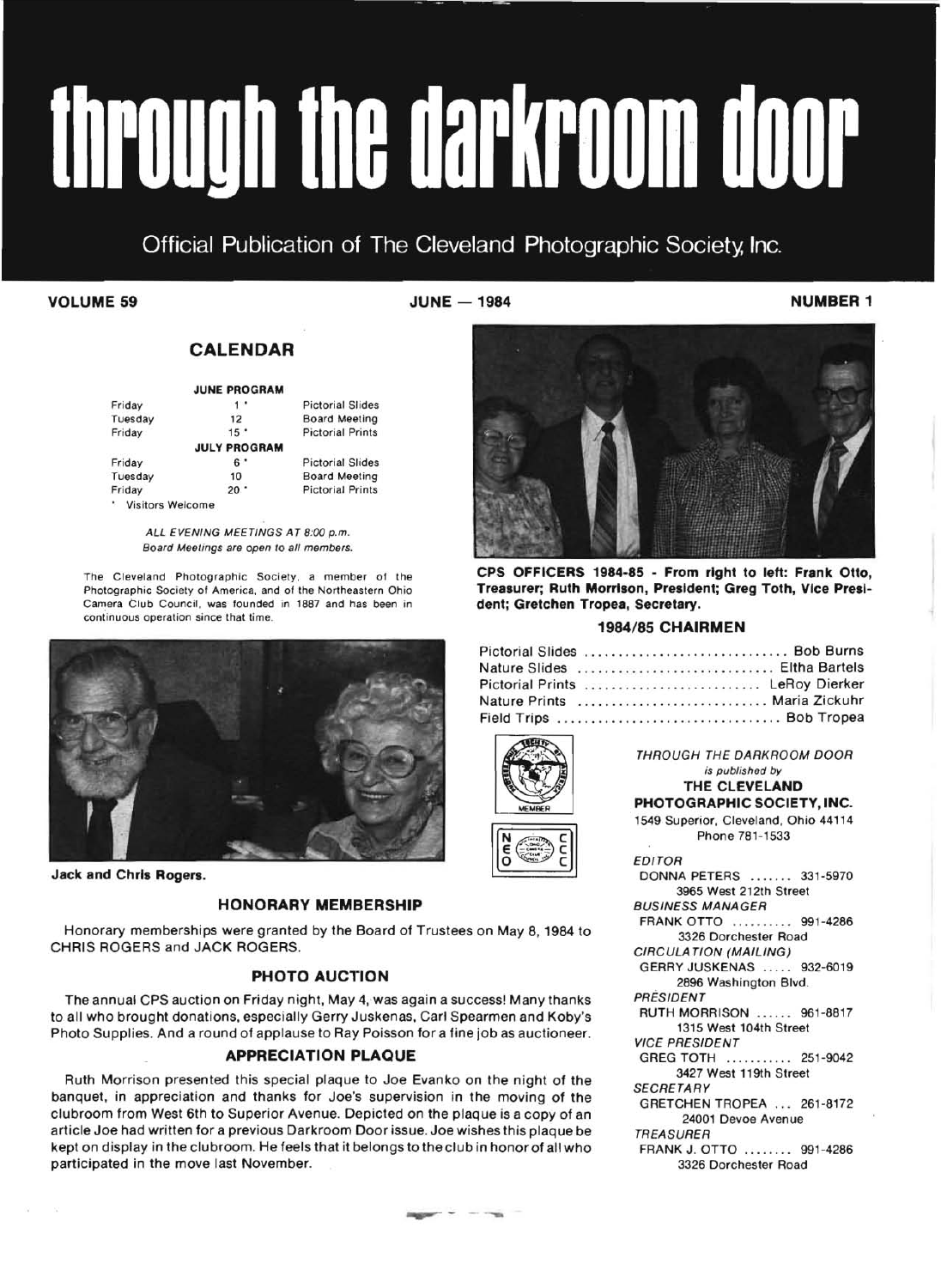### PICTORIAL PRINTS

### Prints of the Year Black and White

| MORNING PAPER  LeRoy Dierker                                     | MAGIC CUBE  Steven Dubyk                                                |
|------------------------------------------------------------------|-------------------------------------------------------------------------|
| Color                                                            | <b>Accumulated Point Winners</b>                                        |
| TEXTURE  Tom Litzler                                             | <b>Class A</b><br><b>Class B</b>                                        |
| <b>Accumulated Point Winners</b>                                 | 1st Joe Brilla<br>1st Carol Kocab *                                     |
| Class A<br><b>Class B</b>                                        | 2nd Paul Goode<br>2nd Joe Evanko                                        |
| 1st Allen Walker<br>1st Frank Otto<br>3rd Ernie Pekarik          | 3rd Sam Aversano<br>3rd Ed Willis                                       |
| 2nd LeRoy Dierker<br>2nd Debra Brosky                            |                                                                         |
| 3rd Dick Morrell<br>3rd Steve Dubyk                              | <b>Year End Competition Winners</b>                                     |
| Color<br>Class A<br><b>Class B</b>                               | <b>Class A</b>                                                          |
| 1st Bill Sinclair<br>1st Ed Willis                               | 1st BASS HARBOR LIGHT HOUSE  Joe Brilla                                 |
| 2nd Otmar Zeidner<br>2nd Bill Bullock                            | 2nd PUSSYWILLOW TRIO  Gretchen Tropea                                   |
| 3rd John Schietzelt<br>3rd Betty Green                           | 3rd TOWARD THE UNKNOWN  Sanford Saul                                    |
| <b>Year End Competition Winners</b>                              | <b>Class B</b>                                                          |
| <b>Class A Black &amp; White</b>                                 | GLASS FURNACE  Ed Willis                                                |
| CHANGING OF THE GUARDS  Allen Walker<br>1st                      | 2nd MIRROR IMAGE  Carol Kocab                                           |
| GULLS IN FLIGHT  Ruth Morrison<br>2nd                            | 3rd FESTIVE GLITTER  Donna Peters                                       |
| PRIDE  LeRoy Dierker<br>3rd                                      | <b>Best Creative</b>                                                    |
| <b>Class B</b>                                                   | (tie)                                                                   |
| FENCED IN  Frank Otto<br>1st                                     |                                                                         |
| 2nd DISGUSTED  Debra Brosky                                      | STUDY IN RED  Frank Otto                                                |
| Color Class A                                                    | <b>Human Interest</b>                                                   |
| ARCHES AND ANGLES  Bill Sinclair                                 | FIREMEN FIGHTING FIRE  Joe Brilla                                       |
| ANGEL ARCH AND THE MOLAR . John Schietzelt<br>2nd                | Portrait                                                                |
| BLUE HAZE OVER NORTH RIDGE. Otmar Zeidner                        |                                                                         |
| <b>Class B</b>                                                   | <b>Best Domestic Animal</b>                                             |
| DAHLIA AND BUD  Ed Willis<br>2nd SURVIVAL TRAINING  Bill Bullock | DRINKING FOUNTAIN  Darlene Toth                                         |
| 3rd PATTERNS  Betty Green                                        |                                                                         |
|                                                                  | Special Judges Awards <b>Example 1</b> Promoted to Class A              |
| Portrait                                                         |                                                                         |
|                                                                  |                                                                         |
| FAMILY  LeRoy Dierker                                            |                                                                         |
| <b>MODDEJONGE AWARD</b>                                          | <b>NATURE SLIDES</b>                                                    |
| GRAND CANYON  Otmar Zeidner                                      | Slide of the Year                                                       |
| <b>NATURE PRINTS</b>                                             | FERRO BARREL CACTUS  Norm Zickuhr                                       |
| Prints of the Year Black and White                               | <b>Henry Meyer Award</b>                                                |
| PURPLE TRILLIUM  Frank Otto                                      | HOWLER MONKEY  Sam Aversano                                             |
| Color                                                            |                                                                         |
| MANDRILL  Norm Zickuhr                                           | <b>Accumulated Point Winners</b>                                        |
| <b>Accumulated Point Winners</b>                                 | <b>Class A</b><br><b>Class B</b>                                        |
| Class A - B&W<br>Class B - B&W                                   | 1st Paul Goode<br>Carol Kocab<br>1st                                    |
| 1st Norm Zickuhr<br>1st Debra Brosky                             | Joe Brilla<br>2nd Steve Dubyk<br>2nd                                    |
| 2nd Maria Zickuhr<br>2nd Dave Brosky                             | 3rd Norm Zickuhr<br>3rd Donna Peters                                    |
| 3rd Frank Otto                                                   | <b>Year End Competition Winners</b><br>Class A - Zoology                |
| Color                                                            | COMMON EGRET  Howard Melcher<br>1st                                     |
| 1st Norm Zickuhr<br>3rd J. Schietzelt                            | 2nd SQUIRREL  Bill Meyer                                                |
| 2nd Ed Willis<br>3rd Maria Zickuhr                               | 3rd CECROPIA LARVA  Paul Goode                                          |
| <b>Year End Competition Winners</b><br>Class A - Black & White   | HM SPARROW WITH A MOUTHFUL  Joe Brilla                                  |
| SEA LION  Joe Evanko<br>1st                                      | HM WHITE HERON  Joe Brilla                                              |
| 2nd ANNEMONE  Norm Zickuhr                                       | Class A - Botany                                                        |
| Class B - Black & White                                          | WATER LILY  Sam Aversano<br>1st                                         |
| DOUBLE TAKE  Debra Brosky<br>1st                                 | 2nd SIGNS OF SPRING  Ruth Morrison                                      |
| 2nd MALLARD LAKE  Dave Brosky                                    | 3rd CHESTNUT POD  Joe Brilla                                            |
| Color                                                            | HM MILKWEED  Paul Goode                                                 |
| 1st CLASSIC MALLARD  Ed Willis                                   | HM POLYPORUS VERSICOLOR  Gerry Juskenas<br><b>Class B</b>               |
| <b>William Meyer Award</b>                                       |                                                                         |
| BLACK SWALLOW-TAIL  Maria Zickuhr                                | 1st WATER LILY  Steve Dubyk<br>2nd WATER LILY AND PAD  Francis Sullivan |
| <b>Best Botany</b><br>BIRDFOOT VIOLET  Maria Zickuhr             | 3rd ROBIN FLEDGLING  Ed Willis                                          |

 $\sim 10$ 

### PICTORIAL SLIDES

Slide of the Year

### Accumulated Point Winners

| <b>Class A</b>   | <b>Class B</b> |                                                      |
|------------------|----------------|------------------------------------------------------|
| 1st Joe Brilla   |                |                                                      |
| 2nd Paul Goode   |                |                                                      |
| 3rd Sam Aversano |                |                                                      |
|                  |                | 1st Carol Kocab *<br>2nd Joe Evanko<br>3rd Ed Willis |

### Year End Competition Winners

### Class A

| 1st BASS HARBOR LIGHT HOUSE  Joe Brilla |
|-----------------------------------------|
| 2nd PUSSYWILLOW TRIO  Gretchen Tropea   |
| 3rd TOWARD THE UNKNOWN  Sanford Saul    |

### Class B

| 1st GLASS FURNACE  Ed Willis      |  |
|-----------------------------------|--|
| 2nd MIRROR IMAGE  Carol Kocab     |  |
| 3rd FESTIVE GLITTER  Donna Peters |  |

### Best Creative

| (tie)                             |
|-----------------------------------|
|                                   |
| STUDY IN RED  Frank Otto          |
| <b>Human Interest</b>             |
| FIREMEN FIGHTING FIRE  Joe Brilla |
| Portrait                          |
|                                   |

### Best Domestic Animal

| DRINKING FOUNTAIN | Darlene Toth |  |
|-------------------|--------------|--|
|                   |              |  |

### NATURE SLIDES

### Accumulated Point Winners

|     | <b>Class A</b>                      | <b>Class B</b>   |
|-----|-------------------------------------|------------------|
|     | 1st Paul Goode                      | 1st Carol Kocab  |
|     | 2nd Joe Brilla                      | 2nd Steve Dubyk  |
| 3rd | Norm Zickuhr                        | 3rd Donna Peters |
|     | <b>Year End Competition Winners</b> |                  |

### Class A - Zoology

| 1st       | COMMON EGRET  Howard Melcher         |
|-----------|--------------------------------------|
| 2nd       | SQUIRREL  Bill Meyer                 |
| 3rd       | CECROPIA LARVA  Paul Goode           |
| <b>HM</b> | SPARROW WITH A MOUTHFUL  Joe Brilla  |
| <b>HM</b> | WHITE HERON  Joe Brilla              |
|           | <b>Class A - Botany</b>              |
| 1st       | <b>WATER LILY</b><br>Sam Aversano    |
| 2nd       | SIGNS OF SPRING  Ruth Morrison       |
| 3rd       | CHESTNUT POD  Joe Brilla             |
| <b>HM</b> | Paul Goode<br>MILKWEED               |
| <b>HM</b> | POLYPORUS VERSICOLOR  Gerry Juskenas |
|           | <b>Class B</b>                       |
| 1st       | WATER LILY  Steve Dubyk              |
| 2nd       | WATER LILY AND PAD  Francis Sullivan |
| 3rd       | ROBIN FLEDGLING  Ed Willis           |
| <b>HM</b> | FIDDLEHEAD CLUSTER  Donna Peters     |

 $-2-$ 

 $\sim$ 

 $\sim$   $^{\circ}$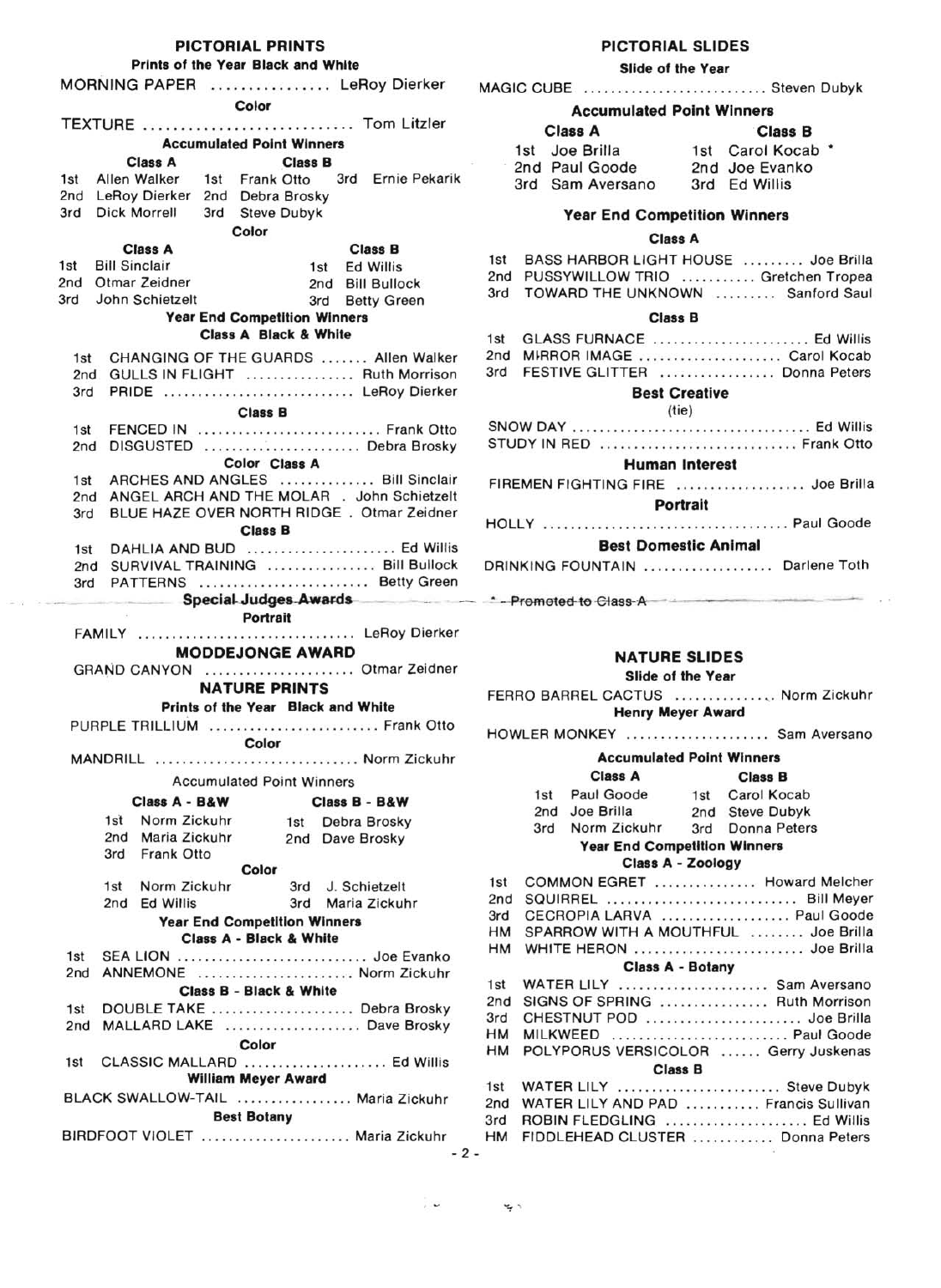

Photography By Greg Toth

ĸ.